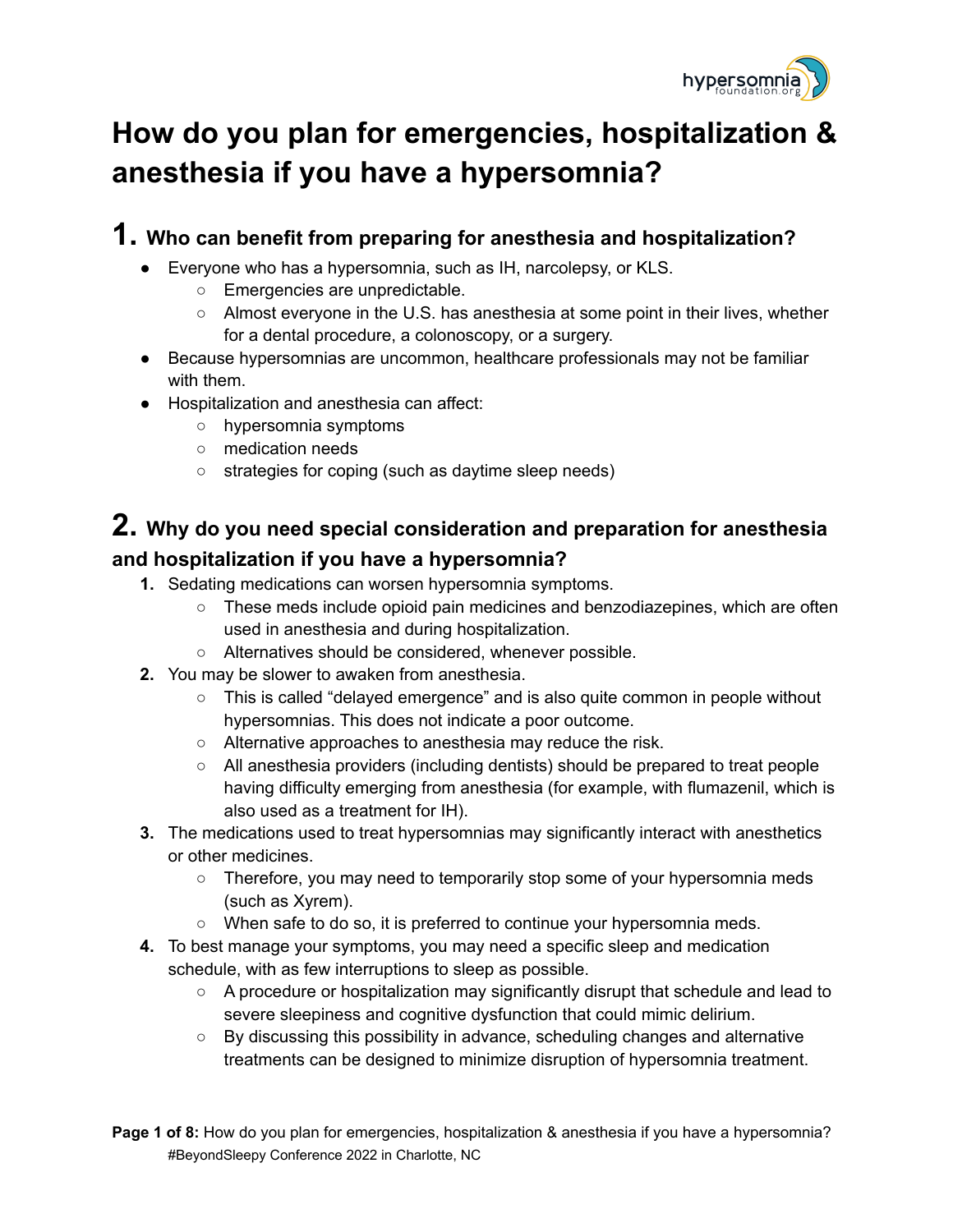

- **5.** If you may be very difficult to awaken from sleep or you experience severe sleep inertia (also called sleep drunkenness), it is important for your healthcare teams to know your specifics.
	- How long does your sleep inertia usually last?
	- Do you experience automatic behaviors (seeming normal but then forgetting what you said or did)?
- **6.** If you have cataplexy, it is important for your healthcare teams to know your specifics.
	- What are your usual triggers?
	- How long are your typical attacks, and what do they look like?

#### **3. When and how do you prepare an emergency Care Plan?**

- **1.** Prepare now!
- **2.** Download our materials from [www.hypersomniafoundation.org/anesthesia-and-ih](http://www.hypersomniafoundation.org/anesthesia-and-ih).
- **3.** Schedule an appointment with your hypersomnia care professional to discuss.
- **4.** Prepare a rough draft of your written Care Plan.
- **5.** Share HF's Guide and your draft Care Plan with your hypersomnia care professional in advance of your appointment if possible, so they'll have the opportunity to review it.
- **6.** Plan to advocate for yourself.
	- Whenever possible, bring a friend or family member to help with that advocacy.
	- See our self-advocacy handout at [www.hypersomniafoundation.org/document/self-advocacy](http://www.hypersomniafoundation.org/document/self-advocacy).
- **7.** Create or update your medical alert(s). See hypersomniafoundation.org/medical-alert for options.

# **4. How should you share your Care Plan to ensure it's accessible when**

#### **you need it?**

- Share the most current version in one or more of the following ways:
	- **1.** Provide it to your emergency contact.
	- **2.** Upload it to a designated folder in your personal secure cloud service, such as Google Drive or Dropbox.
	- **3.** Ask to have it added to your medical record (or you may be able to upload it yourself to your electronic medical records).
	- **4.** Provide it directly to your anesthesia, surgical, and/or hospital teams.
- What should you include with your Care Plan?
	- **1.** Your sleep study reports
	- **2.** HF's Anesthesia/Hospitalization Guide
	- **3.** HF's IH FAQ card
	- **4.** Any other medical records that might be important, like anesthesia records.
- Update your medical alert (card and/or smartphone app) to direct to your Care Plan
	- Via your emergency contact's phone number and/or
	- Via the web address for your cloud service folder. This will allow you to change the contents of your folder at any time without changing the web address. (You
- **Page 2 of 8:** How do you plan for emergencies, hospitalization & anesthesia if you have a hypersomnia? #BeyondSleepy Conference 2022 in Charlotte, NC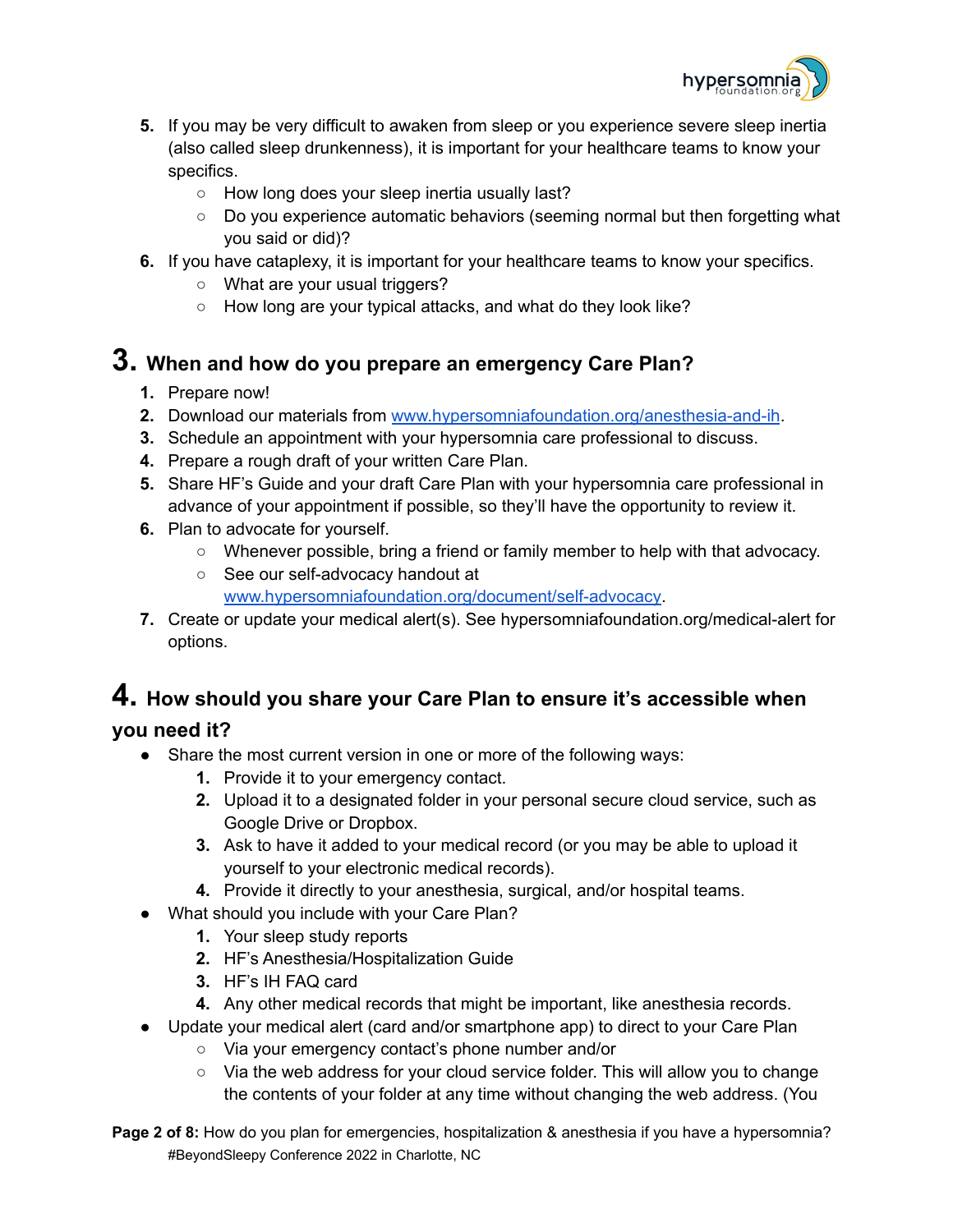

may want to shorten the web address with a free url shortener, like Bitly or TinyURL.)

#### **5. How do you complete your Care Plan?**

- **1.** Fill out as much as you can on your own.
- **2.** Work with your hypersomnia professional to update your emergency Care Plan.
- **3.** Discuss strategies for coping with your hypersomnia symptoms and medicines before, during, and after anesthesia or hospitalization. Discuss how to communicate this information to your emergency care teams.
- **4.** When you plan to have anesthesia or be hospitalized, work with your hypersomnia professional and your anesthesia/hospital professionals to update your Care Plan for this specific event.
	- a. It is crucial for your hypersomnia professional to:
		- i. directly communicate the Guide and your Care Plan and sleep study reports to your surgical, anesthesia, and/or hospital teams
		- ii. help facilitate your meeting in advance with the anesthesia, surgical and/or hospital teams (consider telemedicine)
	- b. Examples of events needing Care Plan updates:
		- i. For any procedure with anesthesia, you should meet with the anesthesia professional in advance. This will often require self-advocacy, and it is critical for your hypersomnia professional and/or the professional doing your procedure to help facilitate your meeting in advance with the anesthesia professional.
		- ii. Colonoscopies are usually performed by a GI specialist or colorectal surgeon. You should have an appointment with this professional to discuss and update your Care Plan in advance of your procedure and then facilitate a meeting with the anesthesia professional.
		- iii. For dental procedures, you should discuss your Care Plan in advance with your dentist. Most do their own anesthesia.
		- iv. For hospitalization for chemotherapy, you should discuss and update your Care Plan with your oncologist before you're admitted to the hospital.
		- v. For other planned hospitalizations, you should usually discuss and update your Care Plan in advance with the professional who will be admitting you to the hospital.

### **6. Why is it so important to meet with the anesthesia, surgical, and/or hospital teams in advance?**

- **1.** You will have more time to discuss the issues on your Care Plan.
- **2.** You can plan to have a supporter with you to help with your self-advocacy and/or note-taking.
- **3.** This will allow you to better prepare for the anesthesia or hospitalization.

**Page 3 of 8:** How do you plan for emergencies, hospitalization & anesthesia if you have a hypersomnia? #BeyondSleepy Conference 2022 in Charlotte, NC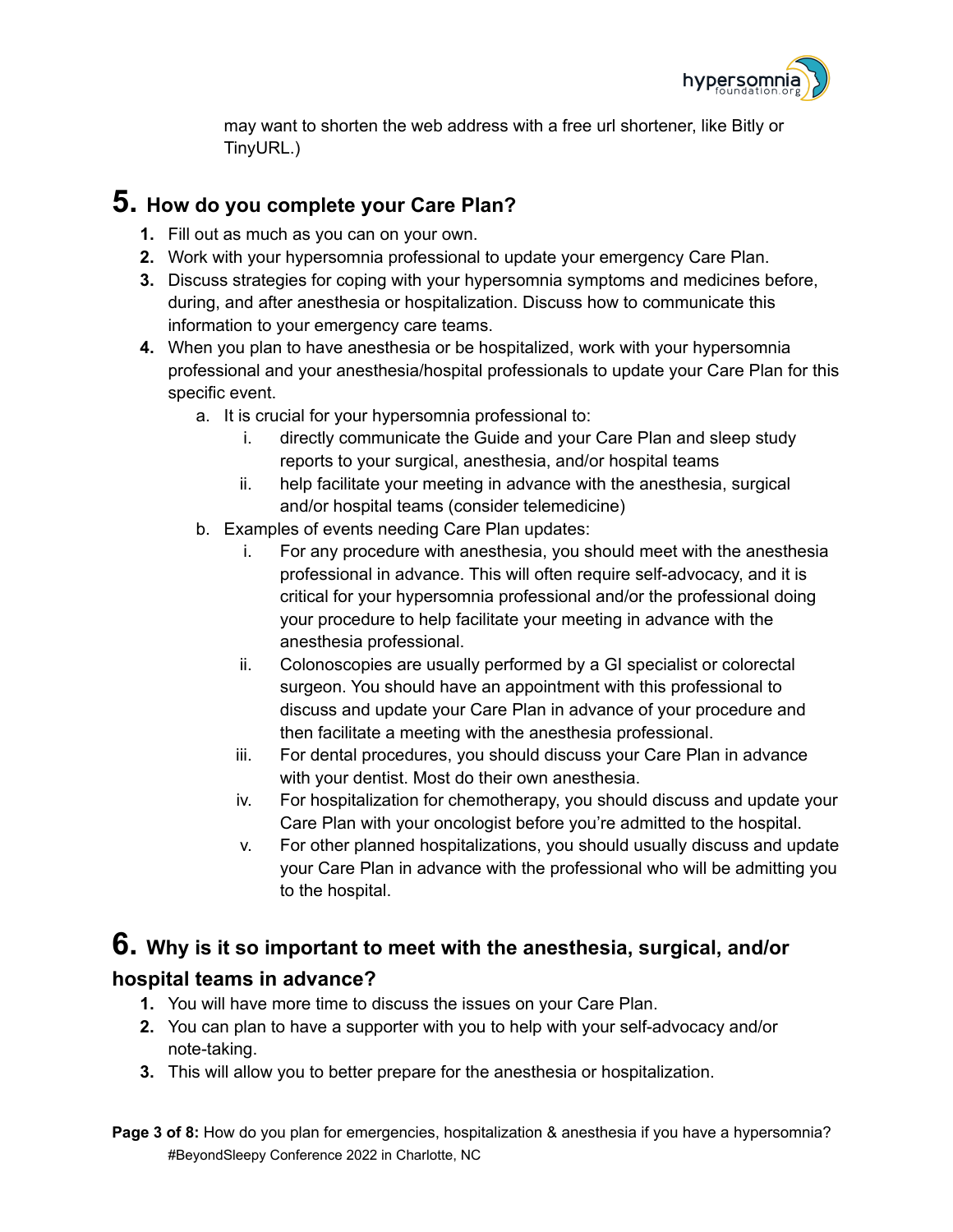

- For example, if you take an oxybate med, like Xyrem, you will be able to make a careful plan for that.
- **4.** This will give your healthcare teams time to learn about hypersomnias, including how to provide the best care.
- **5.** Patients often meet with the anesthesia team just minutes before a procedure.
	- Since hypersomnias can cause significant sleepiness and/or cognitive impairments, you may not be in a cognitive state to discuss the potential issues on your Care Plan in that small and often stressful time period.
	- You may also be less able to have a supporter with you to help you advocate for yourself.
- **6.** Although it may not be possible to know in advance which anesthesiologist will be attending your procedure, an advance meeting is still essential. You may then specifically request that:
	- $\circ$  the anesthesia professional with whom you met provide the anesthesia care (assuming the schedule permits), **or**
	- communicate the Guide and Care Plan with their colleague who will be providing care.

#### **7. What information goes on the Care Plan?**

There is a sample completed care plan on our web page.

- **1.** Your name and date of birth.
- **2.** The date of the Care Plan.
	- Note: you should change the date of the Care Plan each time it is updated.
- **3.** Your medical diagnoses.
	- Your hypersomnia disorder.
	- Other significant diagnoses, like diabetes, hypertension, anxiety disorder, etc.
- **4.** Name and phone number of your hypersomnia professional (and other significant healthcare professionals).
- **5.** Describe your usual hypersomnia symptoms and how well they are controlled.
	- Include symptoms such as sleepiness, nap/sleep needs, cognitive function, automatic behaviors, autonomic symptoms (such as lightheadedness on standing, urinary frequency, etc), cataplexy.
	- Include information about other medical issues, if needed.
- **6.** Date of your most recent sleep studies.
	- Obtain copies to share with your Care Plan.
- **7.** Details about your medications, both prescription and over-the-counter.
- **8.** Describe your usual response to opioid pain medications.
	- In general, sedating medications may worsen hypersomnia symptoms and should be avoided when possible.
	- Although opioid pain medicines are usually sedating for most people, they may have the opposite effect on some people with hypersomnias.
- **9.** List allergies or sensitivities to medications.
- **Page 4 of 8:** How do you plan for emergencies, hospitalization & anesthesia if you have a hypersomnia? #BeyondSleepy Conference 2022 in Charlotte, NC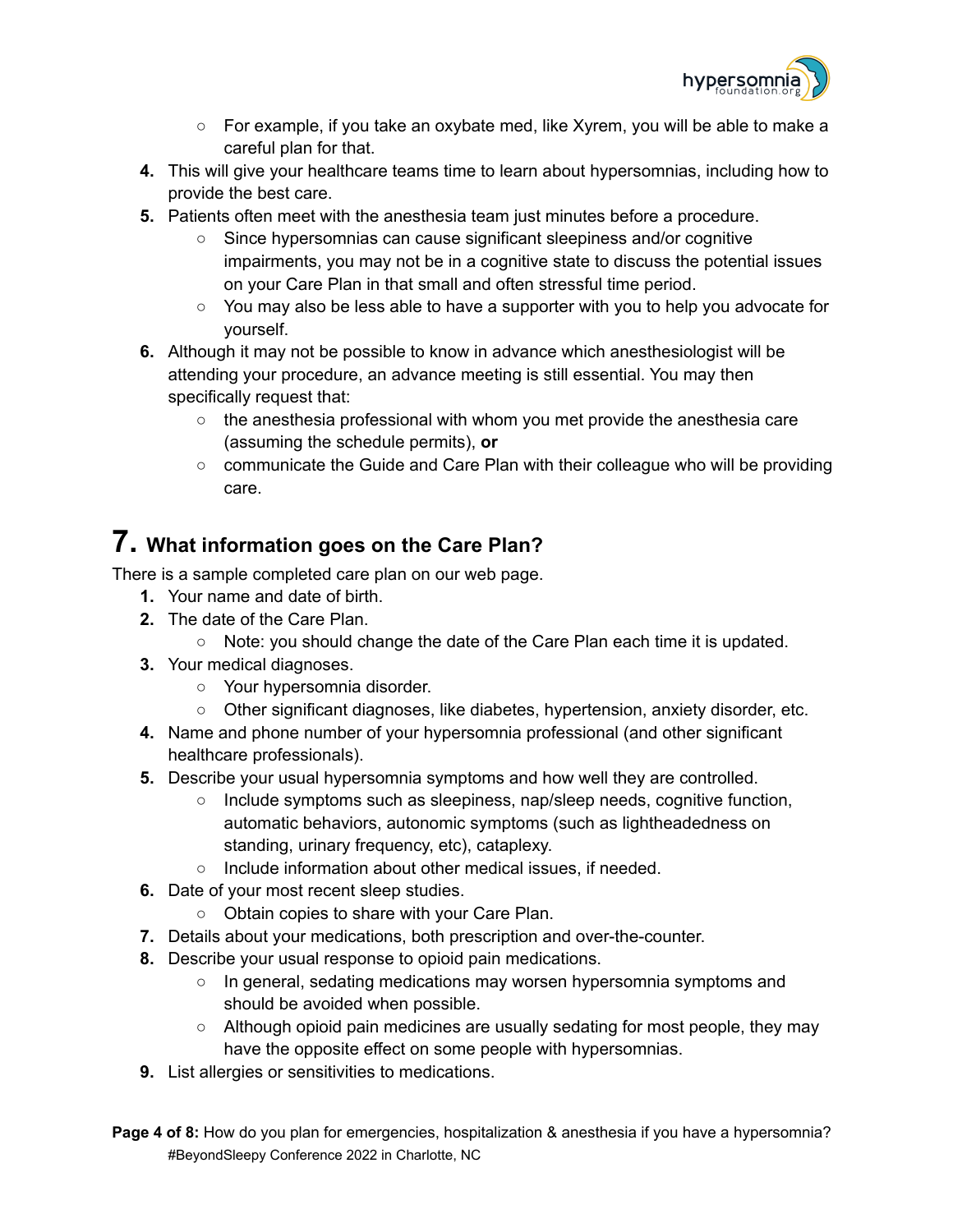

- **10.** List any problems you've had in the past during anesthesia, surgery, or hospitalizations. Include records if possible.
- **11.** Discuss with your healthcare professionals which, if any, of your medicines, you should avoid around the time of anesthesia and/or hospitalization. Are there any recommended substitute treatments?
	- For example, oxybates such as Xyrem and Xywav should be avoided around the time of anesthesia.
- **12.** Discuss with your healthcare professionals if there are any substitutes for your medications if/when you can't take them orally (for example, if you are intubated or experiencing significant nausea/vomiting).
	- Most hypersomnia medications do not have non-oral substitutes, but some, such as clarithromycin, do.
	- Medications you take for other conditions may have non-oral substitutes (such as intravenous, transdermal, rectal, etc.).
- **13.** List any anesthesia modifications you've had for your hypersomnia disorder in the past. If you have a planned procedure with anesthesia, discuss with your anesthesia professional whether any of the following might help speed your recovery (with a goal to avoid worsening of your hypersomnia symptoms):
	- use of shorter-acting anesthetics
	- limitation of opioid use
	- use of regional anesthesia, wherever applicable (such as a nerve block for shoulder or knee surgery; or an epidural for labor and delivery).
- **14.** Discuss with your anesthesia professional if it will be helpful for you to have any extra care or monitoring planned for your procedure.
	- Example: depth of anesthesia monitoring.
- **15.** Who will be your escort home if needed, such as if you go home the same day as anesthesia or are unable to get yourself safely home for another reason?

### **8. What should you do if you take an oxybate medication, such as Xywav?**

- It's a good idea to discuss a careful plan with your prescribing doctor. There are several concerns:
	- potential severity of med interactions (including with anesthesia and opioids)
	- lack of hospital availability
	- variable and late-night dose timing
	- the importance of carefully conserving your medicine and carefully dosing
- For anesthesia and brief hospitalizations, consider a med holiday or substitution.
	- ESSDS pharmacists advise skipping oxybates the night before and the night after anesthesia.
	- Some prescribers also advise separating oxybate doses from opioid doses by at least 12 hours, although ESSDS pharmacists may advise a shorter time period.
- For longer hospitalizations, you and your doctor can consider advocating for you to self-mix and take your oxybate medication, with nurse notification/monitoring, and storage in your locker.

**Page 5 of 8:** How do you plan for emergencies, hospitalization & anesthesia if you have a hypersomnia? #BeyondSleepy Conference 2022 in Charlotte, NC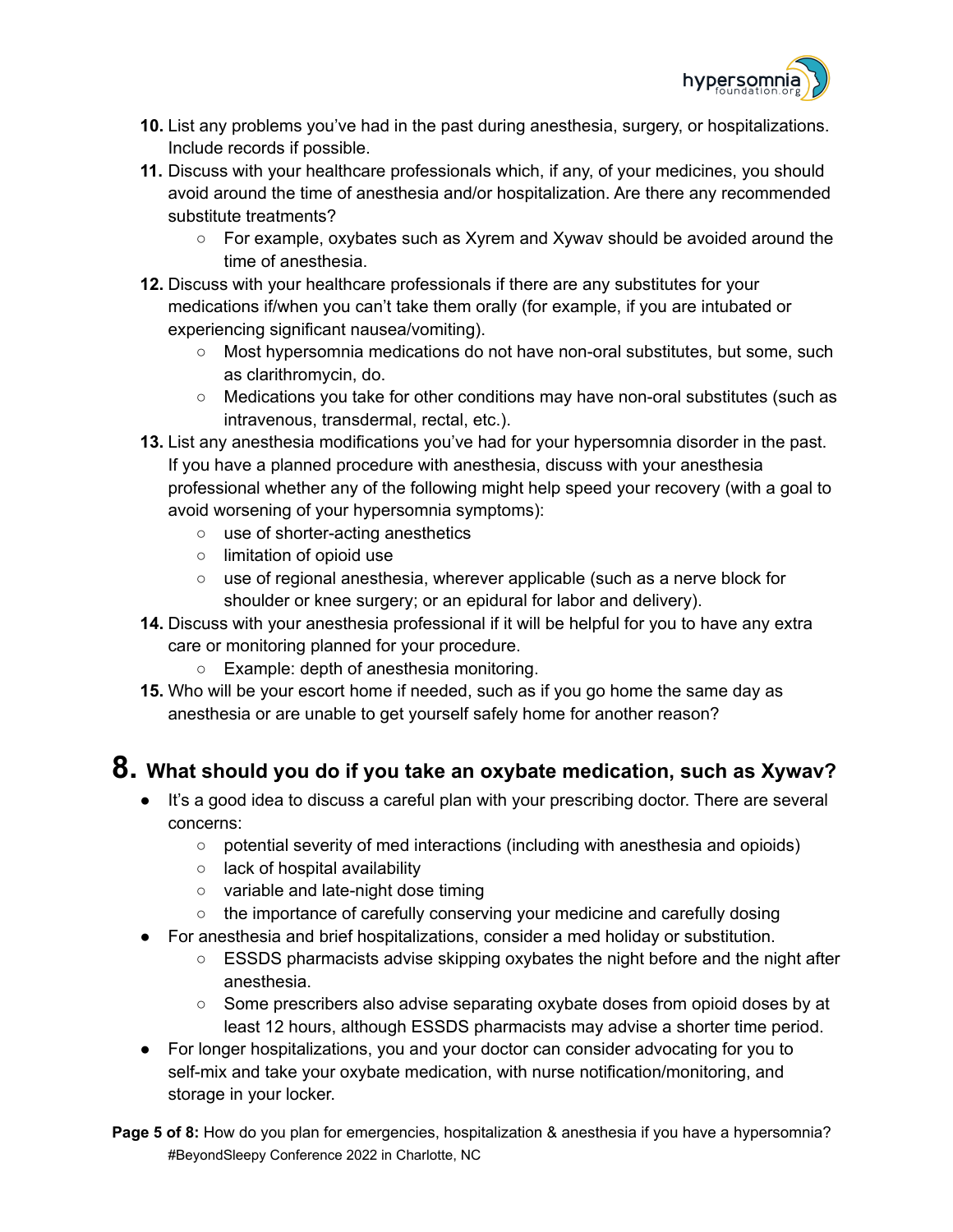

- $\circ$  Hospitals often have a policy that medications brought in by patients must be taken to the hospital pharmacy for storage and dosing and then administered by nursing staff. In this case, you and your prescribing doctor may need to strongly advocate for a policy exception. Why? We have heard numerous stories from people who've had their oxybates taken to the hospital pharmacy for storage and dosing, which has in some cases led to:
	- lost bottles of medicine:
	- lost volume of medicine, presumably wasted during dose measurements and not discovered until the patient ran out of medicine later at home
	- inaccurately measured doses
	- delayed dosing
- Hospital staff are for the most part unfamiliar with oxybates and often do not understand that it is extremely expensive and rigidly controlled, such that even losing a small amount of medicine can be a significant hardship for the patient.
- Some patients who have experienced these problems report having hidden their oxybates in their locker or purse during subsequent hospitalizations. However, this can be very dangerous. It is extremely important that your hospital team be aware that you are taking this medication because of potentially dangerous med interactions and also so they are aware that you are on it at night.

#### **9. You've updated your Care Plan with your hypersomnia professional and your surgical or hospital admitting team. Now, what should you discuss with the anesthesia team in your advance meeting?**

- **1.** Anesthetic plan, including type of anesthetic(s).
	- $\circ$  This will be based on the risks and benefits of using general anesthesia, regional anesthesia, or sedation.
	- $\circ$  If possible, the anesthesiologists should use regional anesthesia (also referred to as a "nerve block") to temporarily anesthetize a particular area of the body to prevent sensation or pain during the procedure. Nerve blocks may last for a number of hours after the procedure, thereby decreasing the amount of opioid medications needed to control pain. This may be beneficial, as opioids can potentially interfere with sleepiness levels and recovery from anesthesia, but a regional anesthetic may not always be possible.
	- Is a long-acting nerve block possible? If so, this may further reduce your need for sedating post-op pain meds over a period of a few days. However, it may cost more and also have other side effects (such as inability to move your arm for the duration of a shoulder nerve block).
- **2.** Hypersomnia medicines may interact with anesthetics, and hypersomnia symptoms may cause a need for different amounts or types of anesthetics to maintain appropriate depth of anesthesia.
	- Consider monitoring depth of anesthesia and using shorter-acting anesthetics whenever possible.
- **Page 6 of 8:** How do you plan for emergencies, hospitalization & anesthesia if you have a hypersomnia? #BeyondSleepy Conference 2022 in Charlotte, NC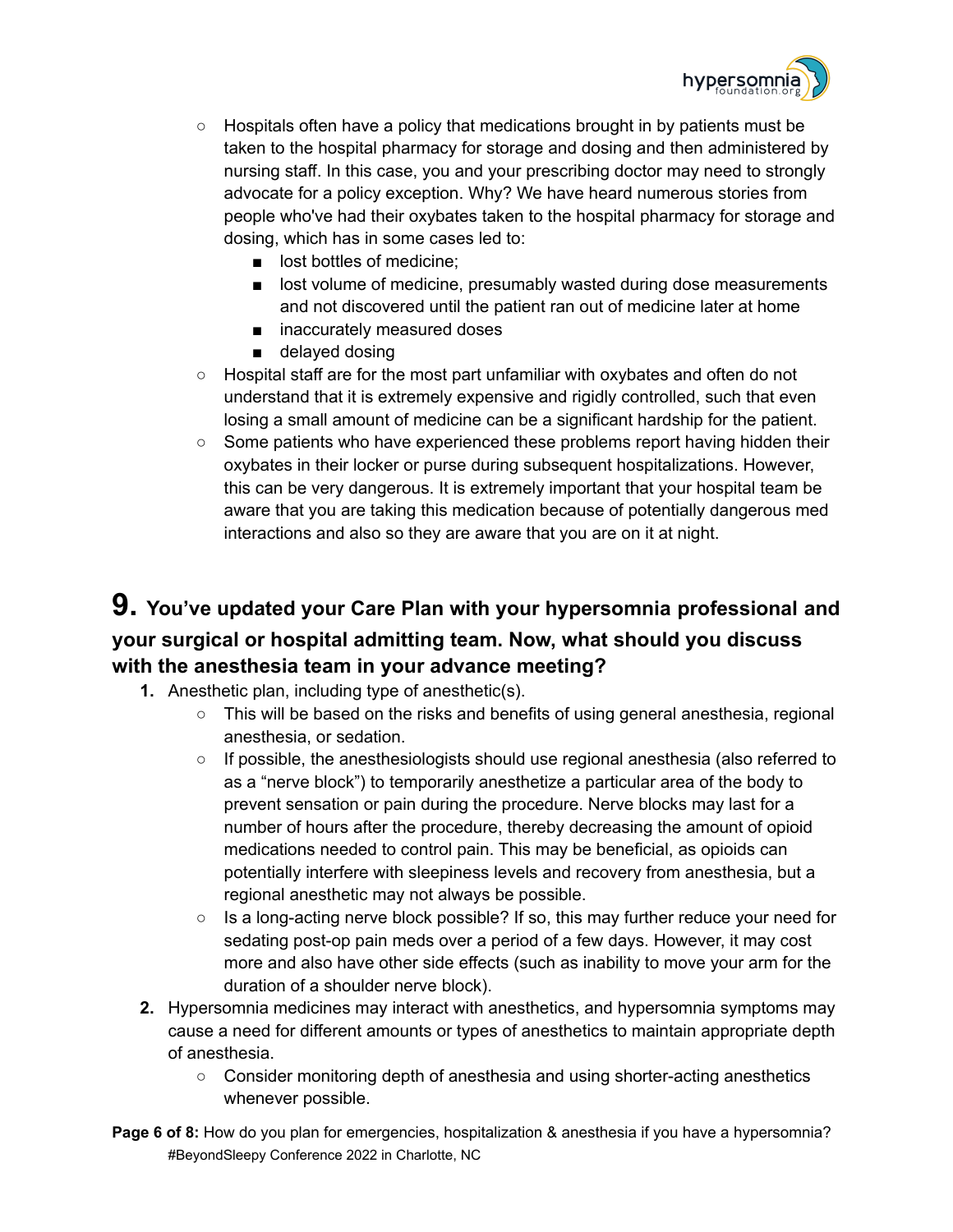

- **3.** The pain management plan should attempt to use "multimodal analgesia" (multiple different techniques or types of medicines for pain control) in order to minimize the use of opioids.
- **4.** You may need closer-than-usual monitoring for alertness or over-sedation during and after anesthesia.
- **5.** If you need scheduled daytime sleep sessions (naps) to function, will your time under anesthesia count as sleep?
	- Maybe not to probably not. For example, conscious sedation, such as you often get for colonoscopies, usually does not count as sleep.

## **10. What should you bring on the day of anesthesia or admission to the**

#### **hospital?**

- **1.** Care Plan, Guide and FAQ Cards.
	- **○** Have several copies to keep with the chart and to share with the healthcare team and accompanying family members/friends.
	- **○** FAQ cards provide a very quick overview of IH and can be displayed on your chart, bed rail, hospital room door, etc.
- **2.** Medical alert card and/or any other preferred medical alert (such as a bracelet or smartphone app).
- **3.** A supply of prescribed hypersomnia medications, in case the pharmacy cannot get them. Note: It is very important to inform your team that you have these meds with you.

### **11. What should you do while you're at the facility or hospital?**

- **1.** The entire healthcare team needs to be made aware of your hypersomnia diagnosis, HF's Guide, and your Care Plan.
- **2.** Confirm the details of any anesthesia plan, which were ideally discussed in advance with the anesthesia team and added to the Care Plan.
- **3.** Review the treatment plan, including pain management and:
	- **○** Your usual response to pain medicines, including opioids;
	- **○** the need to avoid sedating medications as much as possible
	- **○** the need to use alternative medications, if available, if you might not be able to take oral medications
	- **○** that sleep deprivation can significantly worsen hypersomnia symptoms.
- **4.** Pay careful attention to your level of sleepiness.
- **5.** Optimize scheduling to avoid treatment interruptions that may quickly lead to severe sleepiness/cognitive dysfunction mimicking delirium.
	- **○** Every time you leave your room for a procedure (such as physical therapy or a CAT scan) or transfer to a different clinical area, your sleep and/or your medication schedule may be delayed or interrupted. This should be discussed in advance with the entire healthcare team so that all staff knows to prioritize your medication and sleep needs.
- **Page 7 of 8:** How do you plan for emergencies, hospitalization & anesthesia if you have a hypersomnia? #BeyondSleepy Conference 2022 in Charlotte, NC